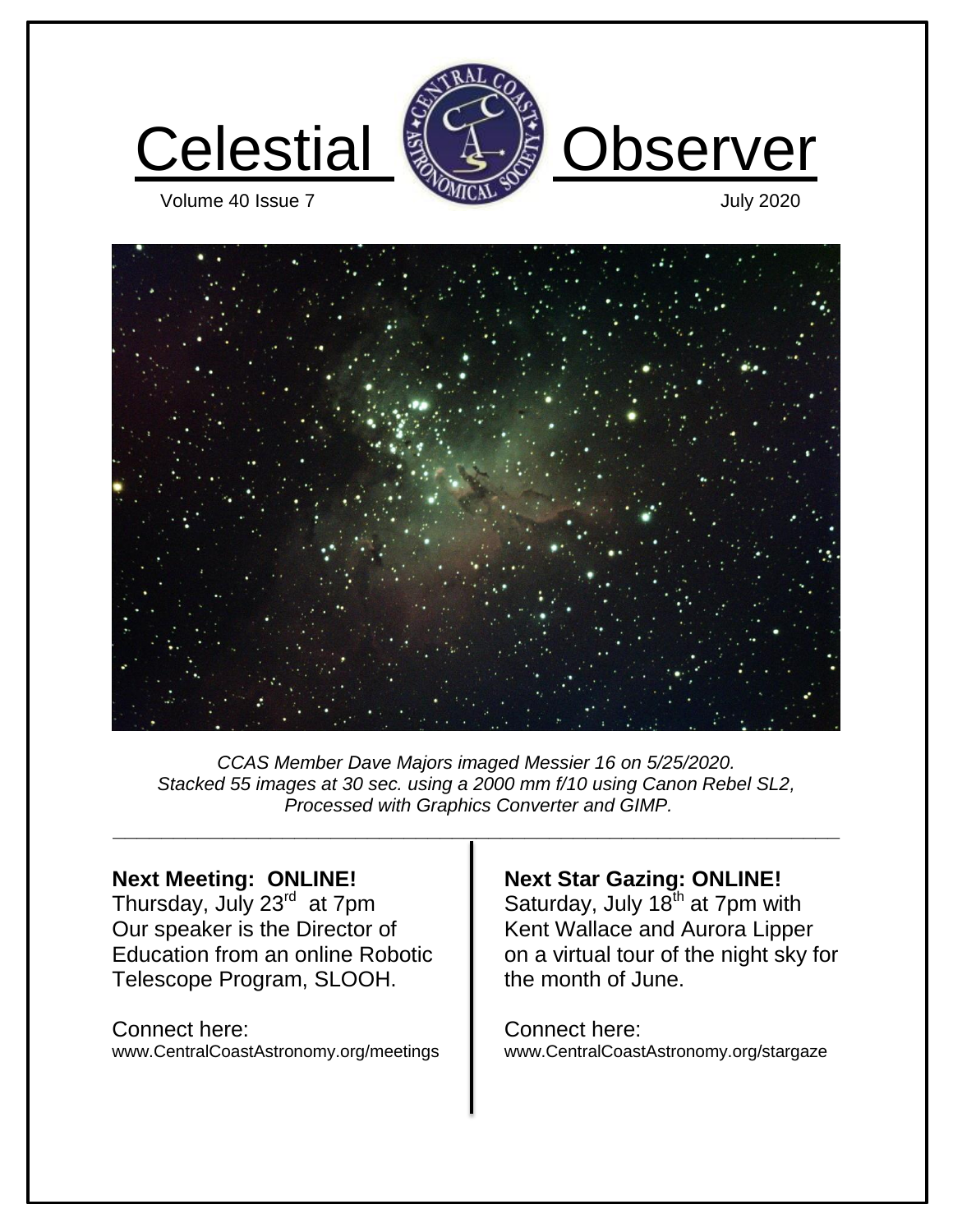# **ONLINE: Thursday, July 23rd at 7pm Russ Glenn, Director of Education, SLOOH**



Designed to inspire, Slooh's education curriculum is the fruition of Slooh's National Science Foundation grant, 'Curriculum Driven Gamification of Space Exploration'. Slooh offers several options, including robotic telescopes and forums for students to explore and interact.

Robotic Telescopes: Slooh provides real-time viewing and control of robotic telescopes, including seven telescopes situated at its flagship observatory at the Institute of Astrophysics of the Canary Islands, one of the world's top observatory sites, three telescopes based in Santiago, Chile, offering complementary views of the southern skies.

Clubhouses: Offer students a safe and private environment to exchange ideas with their peers, ask and answer questions, and find assigned learning materials.

Gamified Curriculum Quests: Students learn to explore space in a self directed manner by completing learning activities which challenge them to use the telescopes to collect and analyze data and form their own conclusions.

Russ Glenn is passionate about astronomy education. He is a veteran classroom teacher with 20+ years of experience. Before joining Slooh he taught Astronomy-Based Physics, AP Environmental Science, Sustainability, Cosmology, and Planetary Science at the high school level and Integrated Science at the intermediate school level.

He holds a BS from The College of William and Mary and an MS in Space Studies with a concentration in Planetary Science from American Public University.

## **www.CentralCoastAstronomy.org/meetings**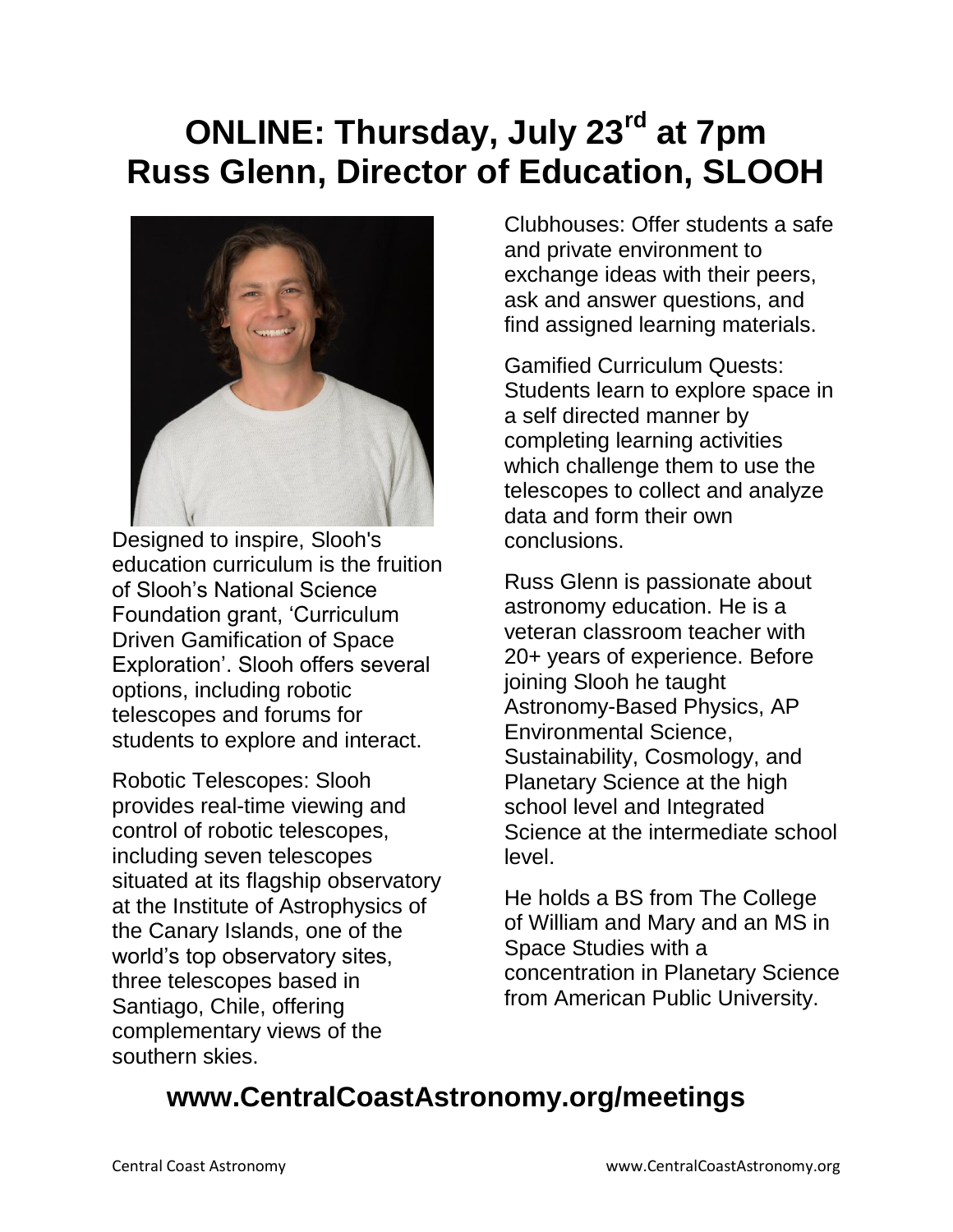# **Next Stargazing: ONLINE! Invite friends!!**

## **Saturday, July 18th at 7pm**

CCAS Member Kent Wallace and president Aurora Lipper are hosting an online star gazing event that you don't want to miss!

It'll be like going to a planetarium except it's from your computer screen at home. We will focus on how to find naked-eye and binocular objects in the night sky, and you'll be able to interact and ask questions as we go along.



When we're done, go outside and look up, and you'll be able to not only find objects but also understand what you're looking at. Check our website for all the details:

# www.CentralCoastAstronomy.org/stargaze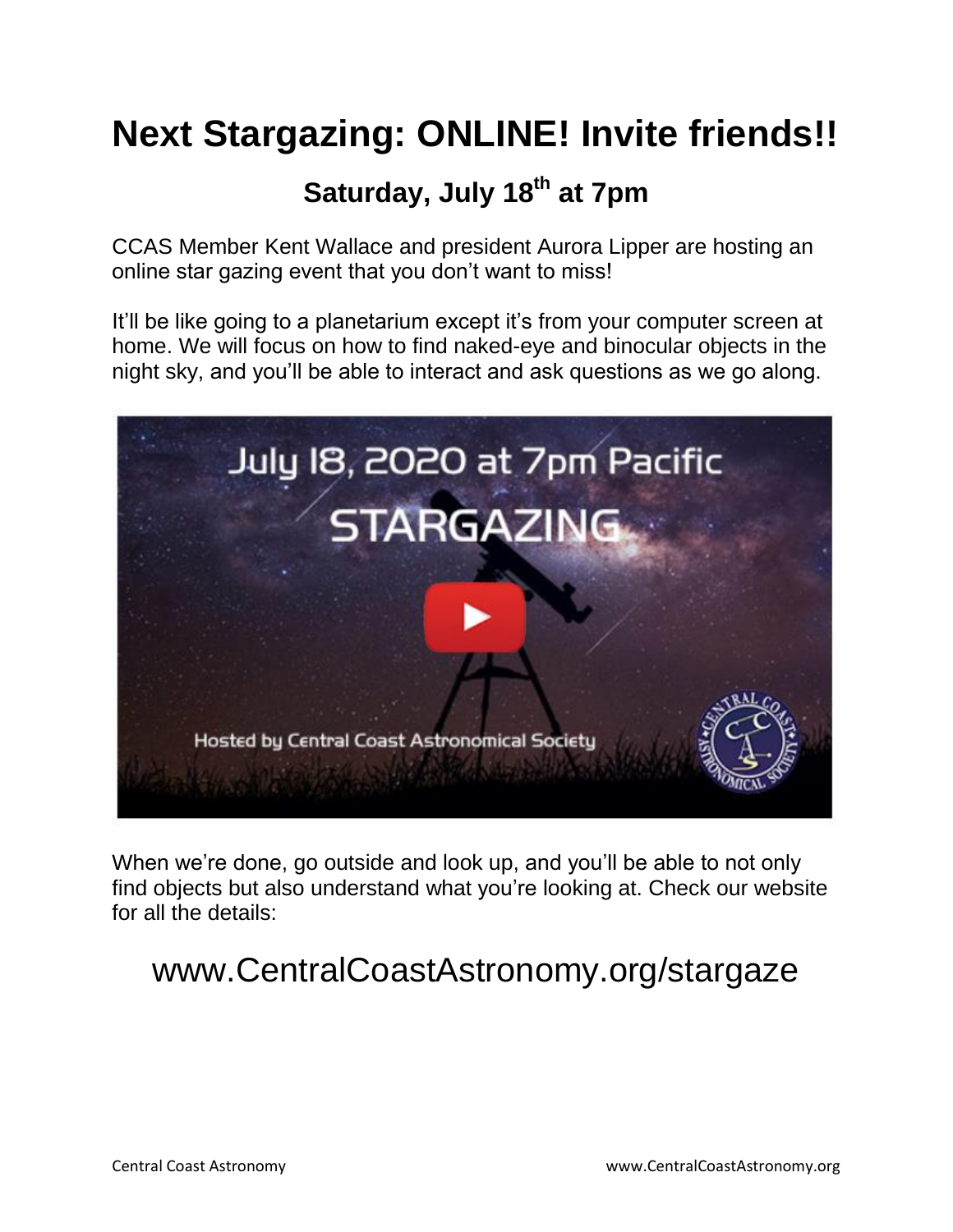# **JPL Mission Breaks Record for Smallest Satellite to Detect an Exoplanet by NASA / JPL**



*Comet C/2020 F3 NEOWISE appears as a string of fuzzy red dots in this composite of several heat-sensitive infrared images taken by NASA's Near-Earth Object Wide-field Infrared Survey Explorer (NEOWISE) mission on March 27, 2020.Credit: NASA/JPL-Caltech.*

A comet visiting from the most distant parts of our solar system is putting on a spectacular nighttime display. Named Comet C/2020 F3 NEOWISE, the comet made its once-in-our-lifetimes close approach to the Sun on July 3, 2020, and will cross outside Earth's orbit on its way back to the outer parts of the solar system by mid-August.

The comet cruised just inside Mercury's orbit on July 3. This very close passage by the Sun is cooking the comet's outermost layers, causing gas and dust to erupt off the icy surface and creating a large tail of debris. And yet the comet has managed to survive this intense roasting.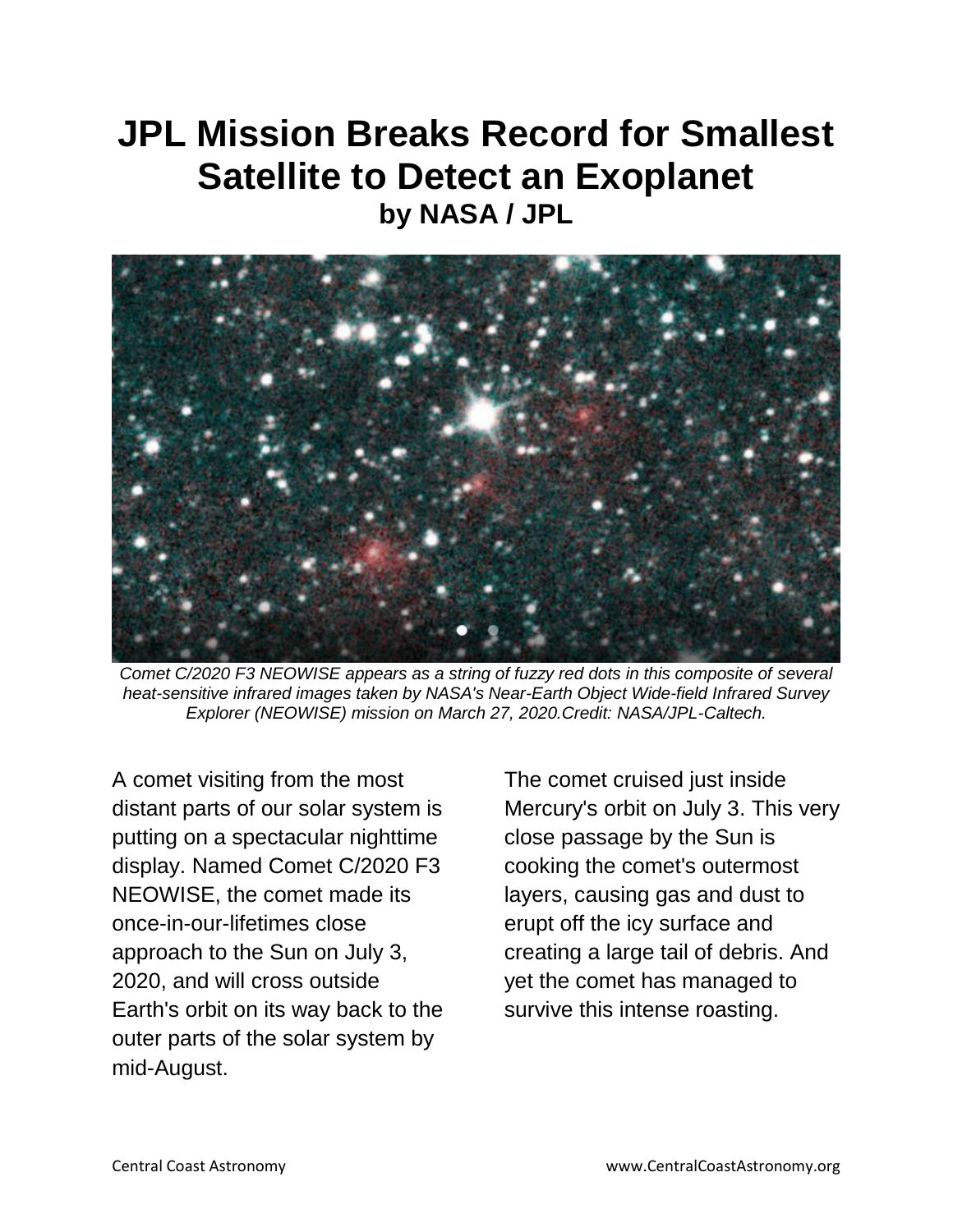Observers all over the world are racing to see the natural fireworks display before the comet speeds away into the depths of space. Even the astronauts aboard the International Space Station spotted it from their vantage point high above Earth's atmosphere.

People wishing to catch a glimpse of the glowing comet can spot it as it swings through the inner solar system, but its nearness to the Sun creates some observing challenges.

For the next few days it will be visible about an hour before sunrise, close to the horizon in the northeastern sky in the United States. Observers might be able to see the comet's central core, or nucleus, with the naked eye in dark skies; using binoculars will give viewers a good look at the fuzzy comet and its long, streaky tail. As it speeds away from the Sun, Comet NEOWISE will begin to make its appearance in the evening sky shortly after sunset on July 11.

NASA's Near-Earth Object Widefield Infrared Survey Explorer (NEOWISE) mission discovered the icy visitor on March 27, 2020, using its two infrared channels, which are sensitive to the heat signatures given off by the object as the Sun started to turn up the heat.

The spacecraft was launched in December 2009 and was originally named the Wide-Field Infrared Survey Explorer (WISE). WISE was not designed to study asteroids and comets and is now long past its expected lifetime of 7 months. Although incapable of discovering large numbers of near-Earth asteroids and comets, the spacecraft has provided information on their numbers and sizes based on a sample of them and was repurposed for this use in 2013 by what is now known as NASA's Planetary Defense Coordination Office.

"In its discovery images, Comet NEOWISE appeared as a glowing, fuzzy dot moving across the sky even when it was still pretty far away," said Amy Mainzer, NEOWISE principal investigator at the University of Arizona. "As soon as we saw how close it would come to the Sun, we had hopes that it would put on a good show."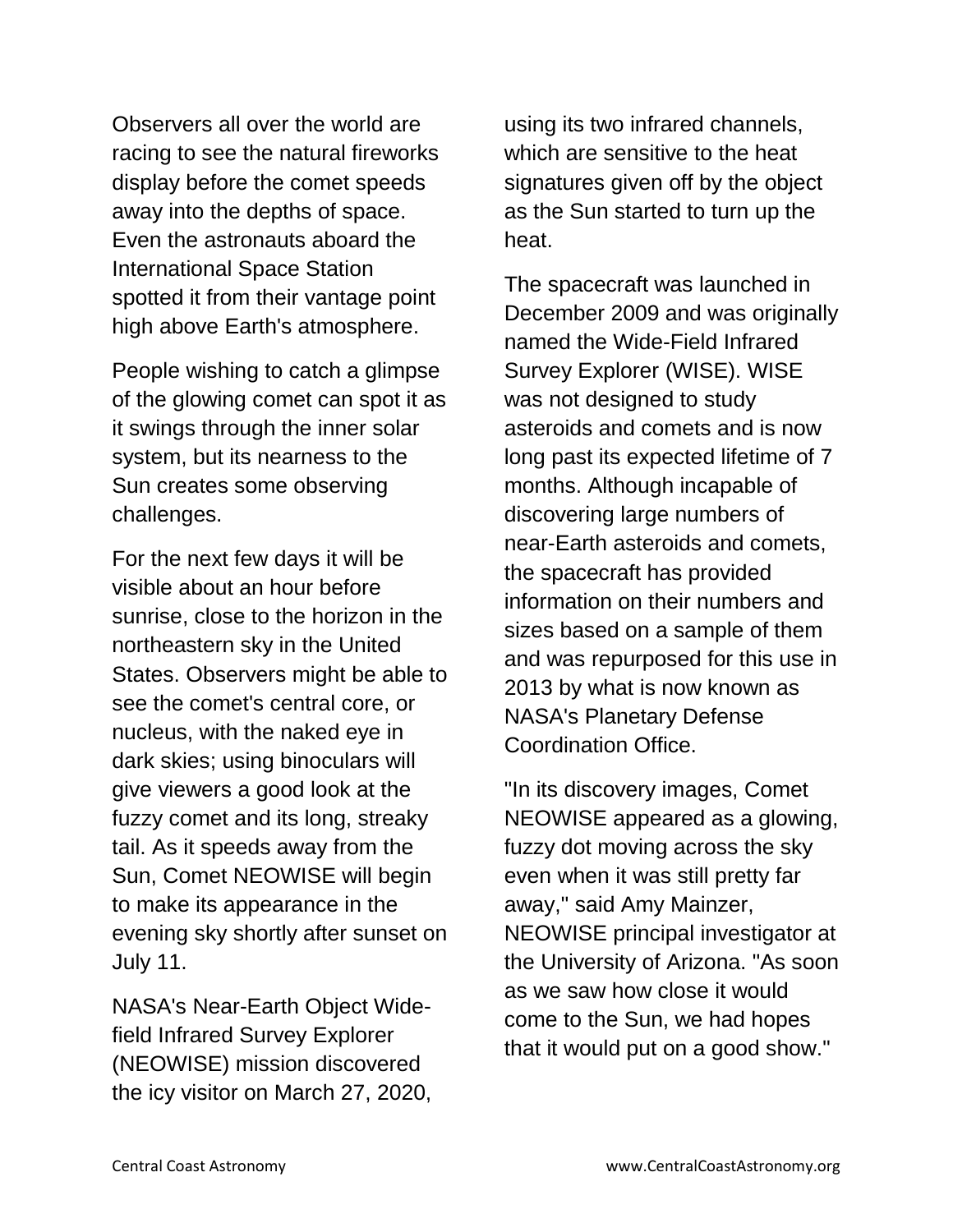The search for asteroids or comets that could potentially impact Earth also expands the science of these primitive solar system bodies. In this case, Comet NEOWISE will pass by Earth at a harmless distance of 64 million miles (103 million kilometers) while giving astronomers the opportunity to learn more about its composition and structure. The NEOWISE mission's infrared data complements images taken at visible-light wavelengths by observers on the ground.

"From its infrared signature, we can tell that it is about 5 kilometers [3 miles] across, and by combining the infrared data with visible-light images, we can tell that the comet's nucleus is covered with sooty, dark particles left over from its formation near the birth of our solar system 4.6 billion years ago," said Joseph Masiero, NEOWISE deputy principal investigator at NASA's Jet Propulsion Laboratory in Southern California.

The NEOWISE mission is not expected to last much longer due to natural orbital precession and will eventually harmlessly re-enter Earth's atmosphere. The University of Arizona and JPL are now working on developing a highly capable next-generation space-based telescopic survey called the Near-Earth Object Surveillance Mission (NEOSM). If fully funded, NEOSM would greatly expand NASA's ability to identify, track, and characterize asteroids and comets that could potentially impact Earth. This would help the agency reach a near-Earth asteroid discovery goal set before it by Congress, and would complement existing and planned ground-based efforts.

NEOSM would optimize the NEOWISE mission's architecture for the study of near-Earth objects, improving it by using nextgeneration infrared sensors and strategic operations that would allow it to search a much larger swath of space around Earth's orbit.